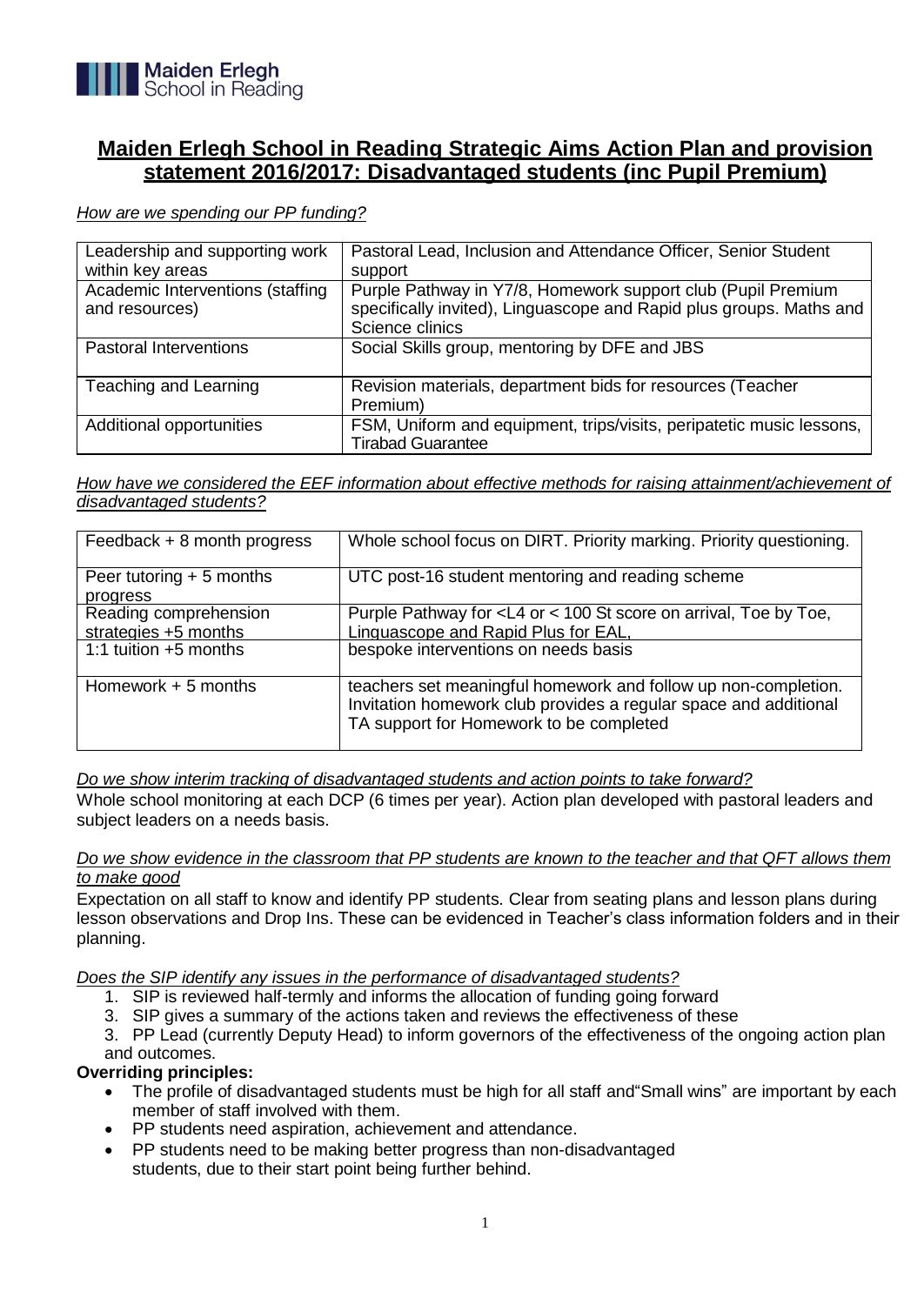

- What works to raise the aspirations and achievement of disadvantaged students, will raise the aspiration and achievement of all
- Students.

# **Allocation for 2016/2017 = £88,825 (no LAC or service premium expected in 2016/17)**

| 13000 | Personal budgets (£100 or £150 for FSM)                                                 |
|-------|-----------------------------------------------------------------------------------------|
| 6000  | <b>Standards Strategy Contribution</b>                                                  |
| 7000  | Tirabad guarantee                                                                       |
| 5000  | Homework club and other after school support                                            |
| 20000 | Inclusion and Attendance Officer contribution (to ensure PP high attendance rates)      |
| 10000 | Senior Student Support worker contribution (specialist in EAL-high prevalence among PP) |
| 15000 | Pastoral Leader contribution (with responsibility for Inclusion)                        |
| 3500  | Teacher Premium (academic support)                                                      |
| 1000  | More Able Premium (for HAP pupil premium)                                               |
| 3000  | Aspiration and esteem raising off site activity (e.g. Reading FC, JAC stables)          |
| 2500  | Additional HLTA support (pupil premium prioritised)                                     |
| 2800  | Contingency                                                                             |
| 88800 |                                                                                         |

| <b>Summary information</b>                     |         |                                       |         |                                                   |          |
|------------------------------------------------|---------|---------------------------------------|---------|---------------------------------------------------|----------|
| <b>Academic Year</b>                           | 2016/17 | <b>Total PP budget</b>                | £88,825 | Date of most recent PP Review                     | Sep 2016 |
| <b>Total</b><br>number of<br>students<br>$7-8$ | 360     | Number of students eligible for<br>PP | 95      | Date for next internal review of this<br>strategy | Jan 2017 |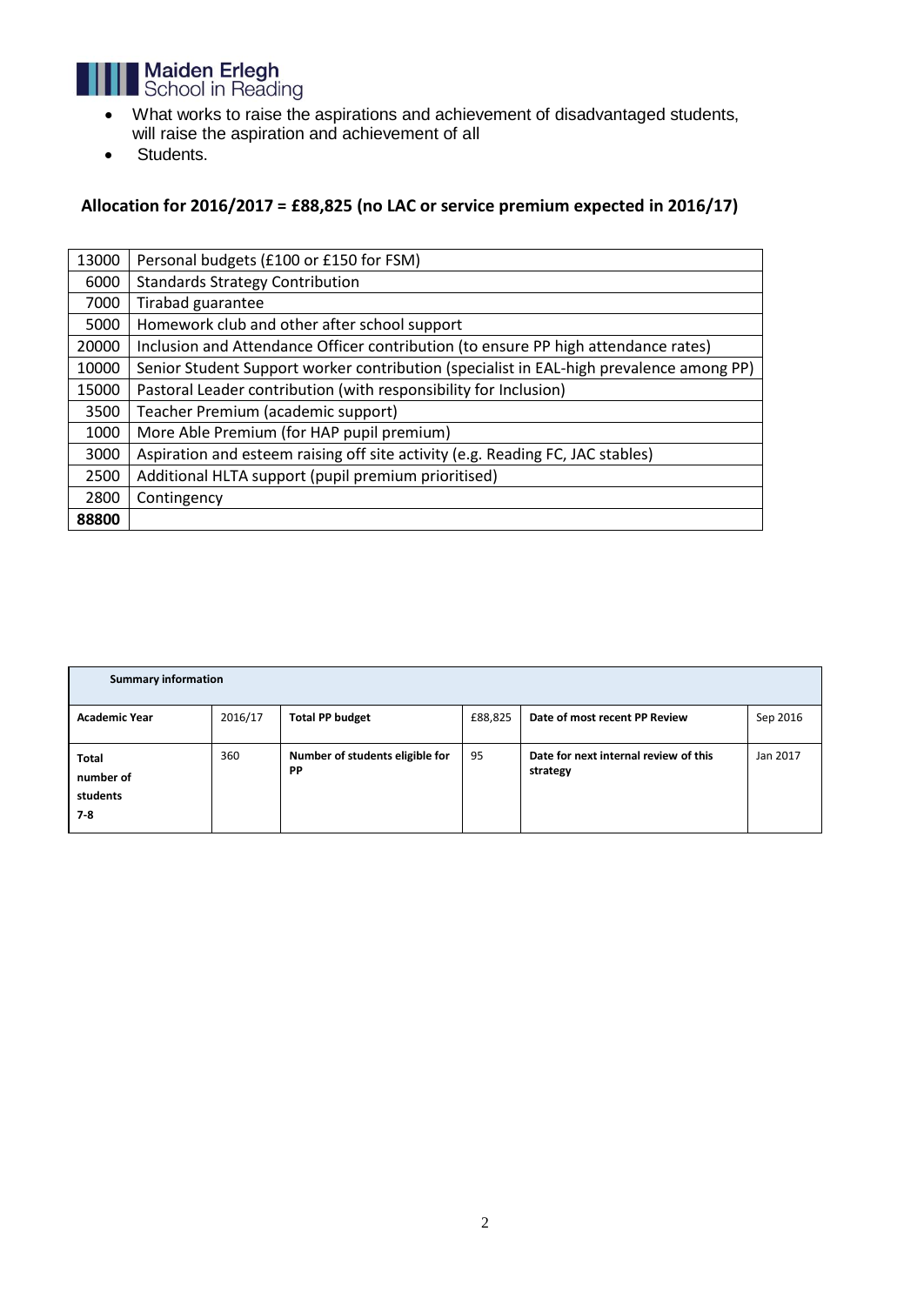

## **Objective 1**

To develop and communicate a clear vision which will raise the profile of disadvantaged students and enhance the school's inclusive ethos.

| Ensure that the<br>profile of<br>disadvantaged/<br>bursary<br>students                        | All teaching staff can identify PP students<br>and have them in mind when planning.<br>delivering and marking. Staff use priority<br>marking.      |  |
|-----------------------------------------------------------------------------------------------|----------------------------------------------------------------------------------------------------------------------------------------------------|--|
| remains high in<br>school.                                                                    | Narrowing the Gap is a professional<br>development target for all staff (as it has<br>been for the previous 3 years). Staff to<br>achieve targets. |  |
| Use the Sutton Trust<br>toolkit to look at key<br>strategies to improve<br>progress for these | HAP PP students kept in the spotlight as<br>priority through staff bulletins and briefings.<br>Focus for More Able coordinator.                    |  |
| students (and<br>subsequently all<br>students).                                               | EEF outcomes inform strategy to ensure<br>effective targeting of resources                                                                         |  |

#### **Objective 2**

To improve basic literacy/reading ages for lower ability students and to improve the progress and attainment of all disadvantaged students in English.

| Improve basic          | Any student <l4 <100="" are="" english="" entry="" in<="" on="" td=""><td></td></l4> |  |
|------------------------|--------------------------------------------------------------------------------------|--|
| literacy and reading   | Purple Pathway.                                                                      |  |
| ages for lower ability |                                                                                      |  |
| Students.              | 85% of disadvantaged students make                                                   |  |
|                        | at least expected progress in English.                                               |  |
| Improve the            | Reading scheme (before/after school +                                                |  |
| progress and           | using UTC mentors in place to support                                                |  |
| attainment of all      | students who need help with reading)                                                 |  |
| disadvantaged/bu       | Rapid+/Linguascope in place for EAL students.                                        |  |
| rsary students in      |                                                                                      |  |
| English.               |                                                                                      |  |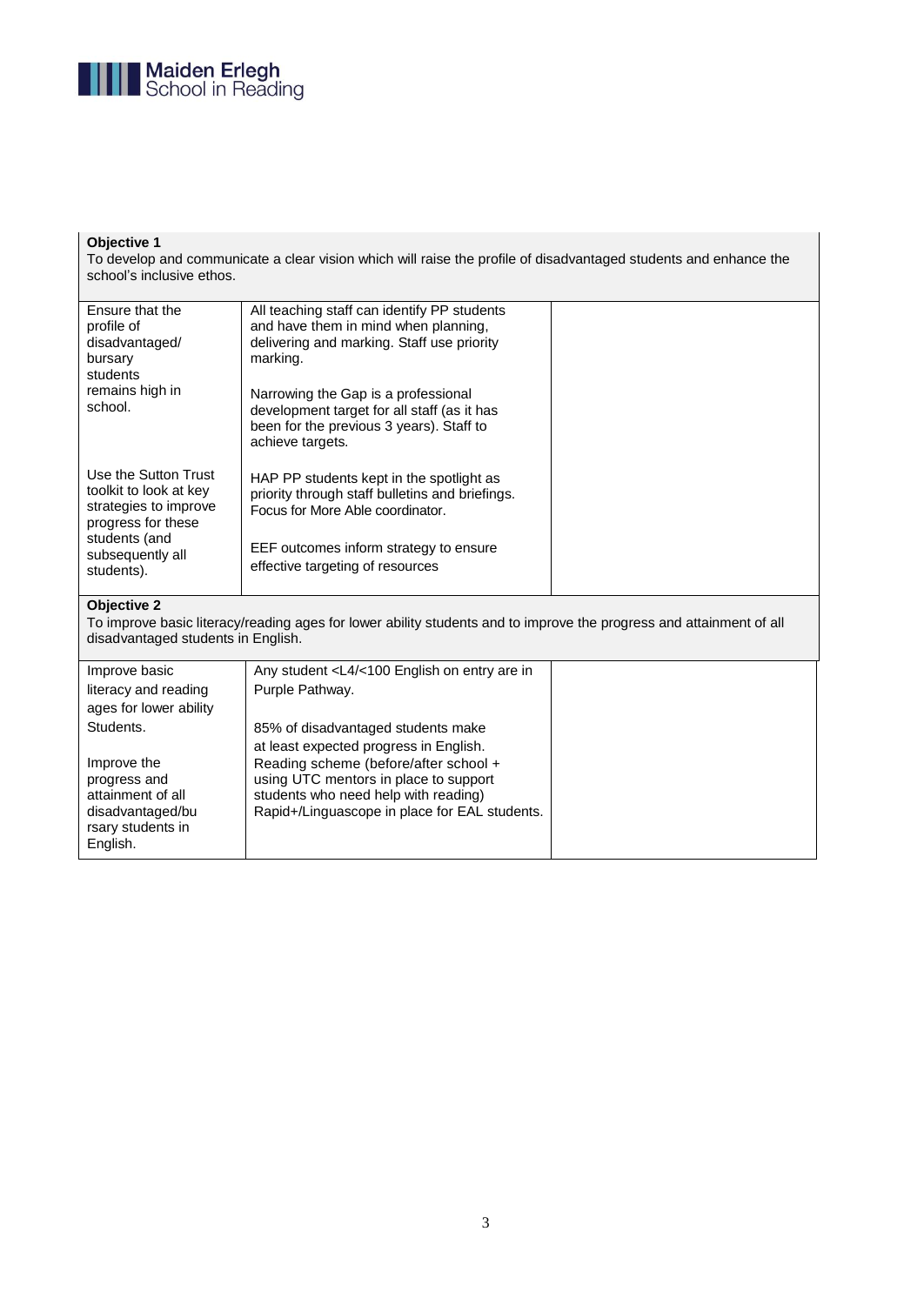

## **Objective 3**

To improve basic numeracy skills for lower ability students and to improve the progress and attainment of all disadvantaged students in Maths

| Improve basic numeracy<br>skills for lower ability<br>students.                         | Most students < L4/ < 100 on entry are in Purple<br>Pathway.                                                                                                             |  |
|-----------------------------------------------------------------------------------------|--------------------------------------------------------------------------------------------------------------------------------------------------------------------------|--|
| Improve the<br>progress and<br>attainment of all<br>disadvantaged<br>students in Maths. | 85% of disadvantaged students make at<br>least expected progress in Maths.                                                                                               |  |
|                                                                                         | Students in need of support identified as part of<br>Standards<br>Strategy.                                                                                              |  |
|                                                                                         | Volunteer mentoring (by UTC students/MES sixth<br>formers) is available for individuals needing to<br>make better progress. Priority given to<br>disadvantaged students. |  |
|                                                                                         | Reading University Students in Schools<br>programme used to help support lessons/small<br>groups/individuals.                                                            |  |
|                                                                                         | Investigate Rapid Maths for any student needing<br>significant support in Foundation.                                                                                    |  |

#### **Objective 4**

To improve attendance and aspiration for disadvantaged/bursary students and reduce the gap between disadvantaged/bursary and non- disadvantaged/bursary students for persistent absence

| Individual careers and<br>transition guidance is<br>offered post-Foundation,<br>post-16, post-<br>18.<br>Attendance is closely<br>monitored and<br>students praised for<br>good<br>attendance/identified<br>for low attendance <i>i.e.</i><br>letters<br>home/parental<br>meetings/report cards. | Attendance below expected 95% is identified<br>regularly and contact made with families<br>concerned (Inclusion and Attendance Officer,<br>Pastoral lead, EWS)<br>Pupil Premium automatically on 'vulnerable' list for<br>attendance officer (personal phone call home on<br>day one of any absence) |  |
|--------------------------------------------------------------------------------------------------------------------------------------------------------------------------------------------------------------------------------------------------------------------------------------------------|------------------------------------------------------------------------------------------------------------------------------------------------------------------------------------------------------------------------------------------------------------------------------------------------------|--|
| <b>Objective 5</b>                                                                                                                                                                                                                                                                               |                                                                                                                                                                                                                                                                                                      |  |
|                                                                                                                                                                                                                                                                                                  | To cater for the emotional and wider needs of disadvantaged students, so that they are able to fully engage with their education.                                                                                                                                                                    |  |
| Provide 1:1 mentoring                                                                                                                                                                                                                                                                            | Foundation students identified as requiring additional                                                                                                                                                                                                                                               |  |
| for students related to                                                                                                                                                                                                                                                                          | support are mentored 1:1 leading to an improvement                                                                                                                                                                                                                                                   |  |
| individual need                                                                                                                                                                                                                                                                                  | in effort/attendance/engagement/attainment.                                                                                                                                                                                                                                                          |  |
|                                                                                                                                                                                                                                                                                                  | Counselling in place with disadvantaged students given                                                                                                                                                                                                                                               |  |
| Mentoring to be                                                                                                                                                                                                                                                                                  | priority access                                                                                                                                                                                                                                                                                      |  |
| tailored towards<br>academic progress,                                                                                                                                                                                                                                                           | All disadvantaged students take part in at least one extra-<br>curricular activity                                                                                                                                                                                                                   |  |